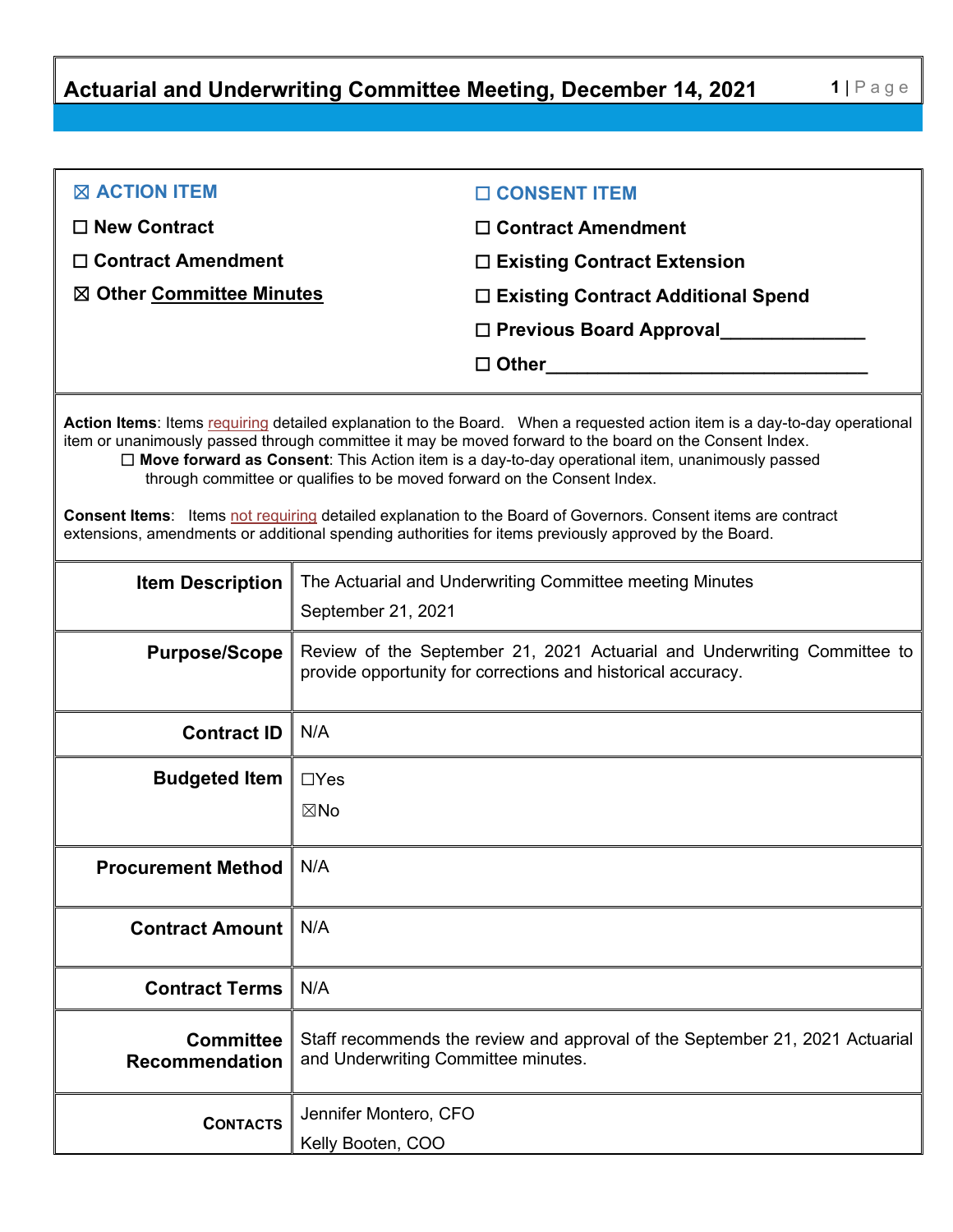#### **CITIZENS PROPERTY INSURANCE CORPORATION**

## **MINUTES OF THE ACTUARIAL AND UNDERWRITING COMMITTEE MEETING Tuesday, September 21, 2021**

The Actuarial and Underwriting Committee (A&U) of Citizens Property Insurance Corporation (Citizens) convened at the Hyatt Regency Coral Gables, 50 Alhambra Plaza Coral Gables on Tuesday, September 21, 2021.

 $\mathcal{L}$ 

### **The following members of the A&U were present:**

Carlos Beruff Lazaro Fields Scott Thomas Fred Strauss

### **The following Citizens staff members were present:**

Barry Gilway Jennifer Montero Barbara Walker Christine Ashburn Kelly Booten Jeremy Pope Tim Cerio Mark Kagy Andrew Woodward Violet Bloom Joe Martins Michael Peltier Jay Adams

### **Call Meeting to Order**

Barbara Walker: Good afternoon, and welcome to Citizens' Actuarial and Underwriting Committee. This meeting is publicly noticed in the Florida Administrative Register to convene immediately following the Finance and Investment Committee. Those in attendance through the public link are automatically in listen only mode. Video today will be presentation viewing only. Citizens' Board and Committee meetings are recorded with transcribed Minutes available on our website. Thank you for identifying yourself prior to addressing the committee. Mr. Chair, may I will proceed with roll call?

Chairman Beruff: Please do.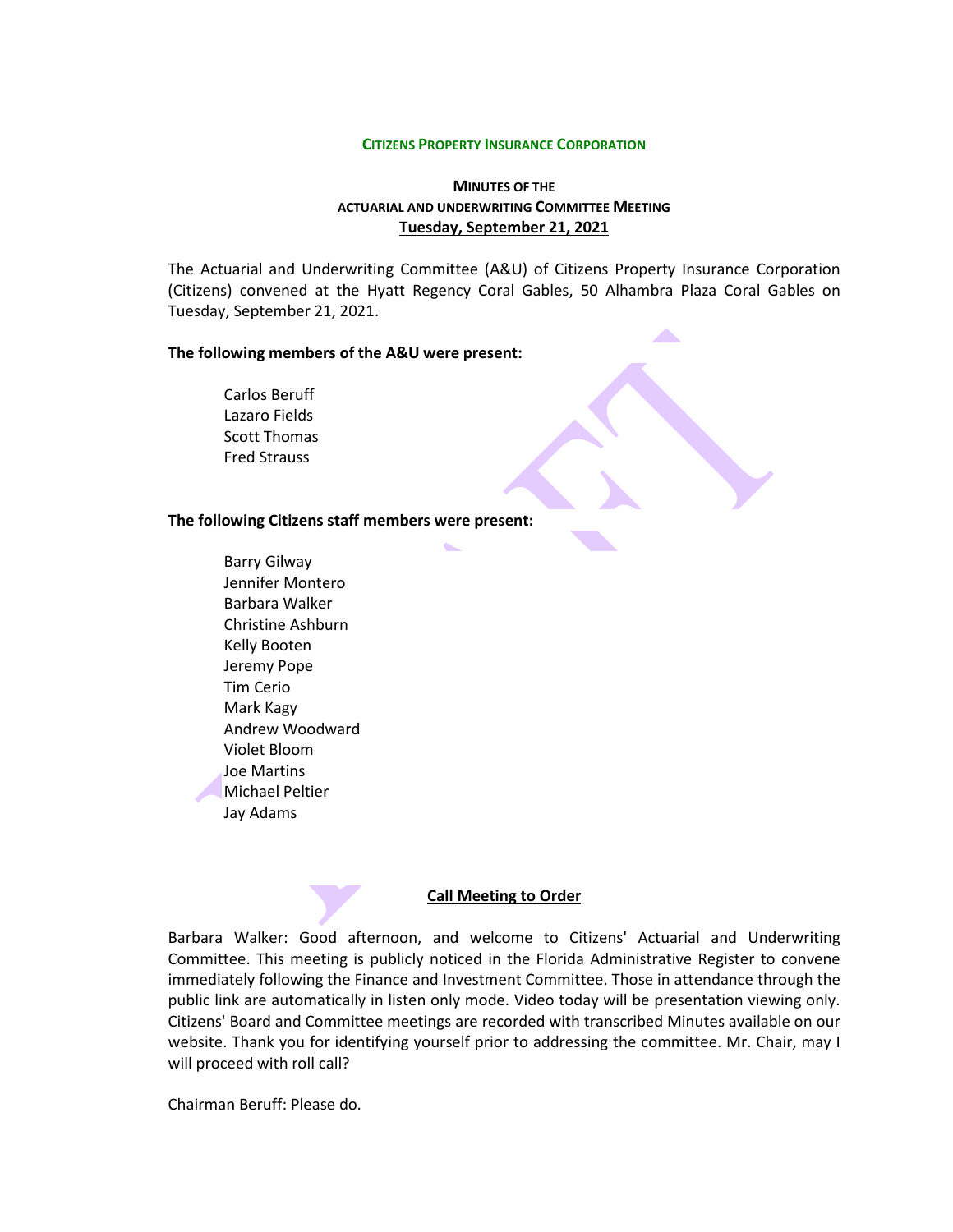Barbara Walker: Chairman Carlos Beruff?

Chairman Beruff: Here.

Barbara Walker: Governor Dunbar is not in attendance today. Fred Strauss technical advisor?

Fred Strauss: Here.

Barbara Walker: Governor Lazaro Fields?

Governor Fields: Here.

Barbara Walker: Governor Scott Thomas?

Governor Thomas: Here.

Barbara Walker: Chairman, you have a quorum.

Chairman Beruff: Thank you, Ms. Montero front and center again.

## 1. **Approval of Prior Meeting's Minutes**

*NOTE: The July 13, 2021, Minutes were approved at the end of the meeting.* 

## **2. Chief Financial Officer Report**

**a.** Catastrophe Modeling Software Services

Jennifer Montero: Okay, yes Cat Modeling Software, this was brought to the July meeting as well, we're bringing it back. Citizens is requesting approval to contract with AIR Worldwide Corporation for Catastrophe Modeling Software. Approvals are requested for a five year base term with one three year renewal option for an amount, not to exceed \$4,849,039 for the life of the contract. The contract price is variable based upon policy count, therefore, the cost provided is the highest possible amount, however, the cost could be lower as outlined in the executive summary. Citizens must use catastrophe modeling software to estimate how much it's likely to pay for repairing the structures it insures that are damaged by hurricanes. The estimates are needed for seven of Citizens' most important business functions: Determining policy premiums, preparing for an approaching hurricane, required reporting after hurricane, understanding reinsurance and risk transfer, estimate claims paying resources after hurricane, respond to requests by the Board of Governors, the legislature, and other stakeholders and understand the effects of Citizens' changing insured and policy count. To estimate probable hurricane losses, the cash flow model begins with input about each individual building insured by Citizens. This includes the building specific location or address, the construction type, the roof shape, and features that protect the building against wind damage, such as storm shutters. The hurricane model produces two main estimates of the hurricane risk: the average annual loss, which is the AAL is the expected cost of the hurricane damage paid by Citizens over the next year, and then the probable maximum loss

**\_\_\_\_\_\_\_\_\_\_\_\_\_\_\_\_\_\_\_\_\_\_\_\_\_\_\_\_\_\_\_**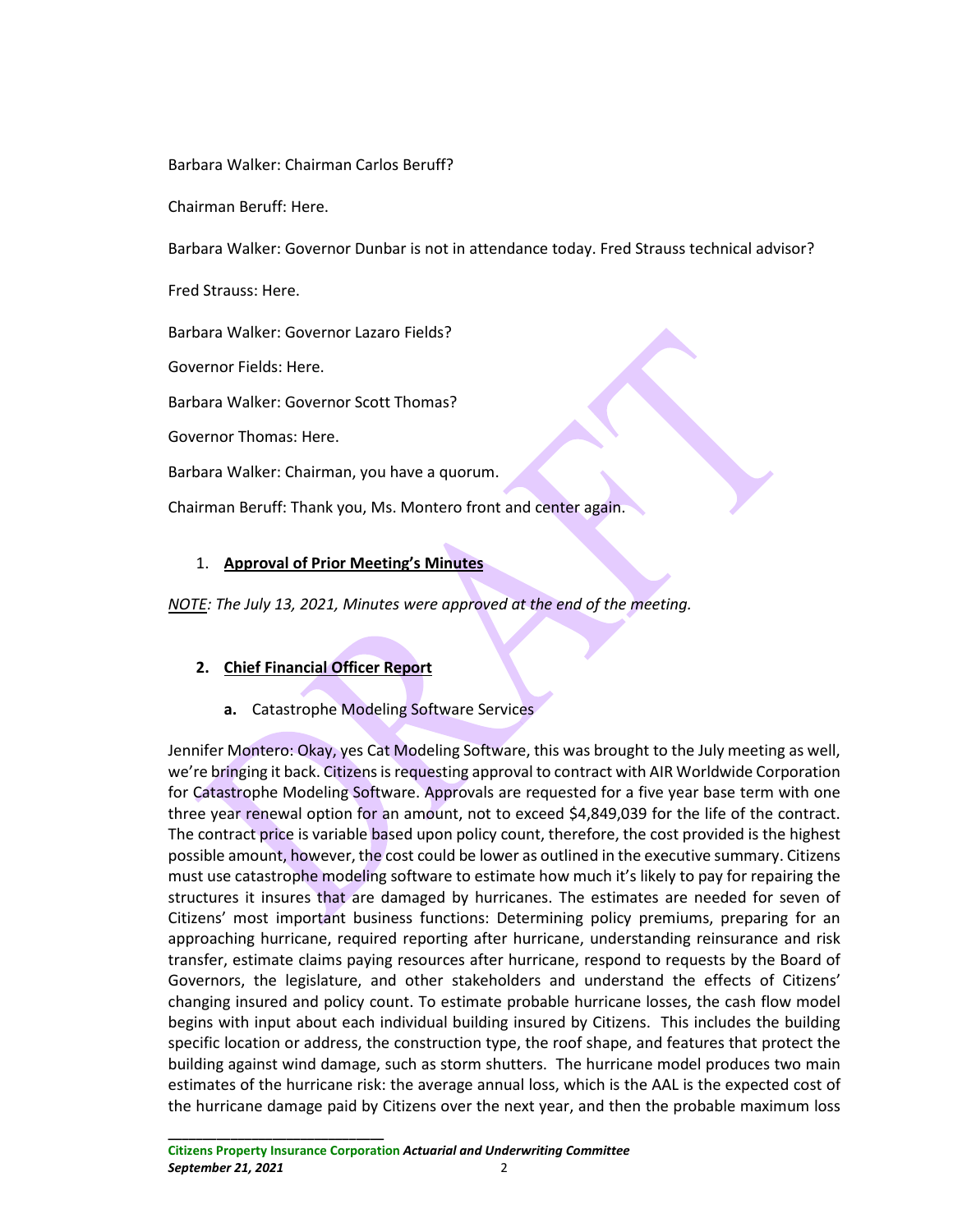or PML describes the probability of different large losses. If needed, the catastrophe model can produce the AAL's and the PML's for an individual building or for a group of buildings or for all Citizens policies together. The model also provides a large list of simulated hurricanes, which represent hypothetical storms that could hit Florida.

The requested contract was negotiated on the best value to Citizens pursuant to invitation to negotiate 20-00304 Catastrophe Modeling Software. The ITN was issued on October 9<sup>th</sup>. Citizens received responses from three vendors: AIR Worldwide Corporation, Eqecat, Inc. doing business as CoreLogic, and Risk Management Solutions, which is RMS. After reviewing the scoring the evaluation team recommended advancing all three vendors, to the negotiations. Citizens' negotiation team recommended AIR Worldwide Corporation for the award on April 13, 2021, after conducting negotiations with all three vendors. AIR is the most widely used by Florida insurers, it's licensed by eighteen Florida based PNC insurance companies 11 of which, are on the top 20 of Florida insurers by director written premium. It's also licensed by almost 75 reinsurers and reinsurance brokers. The contract also requires AIR to own and maintain the computers that run the AIR software. Citizens' employees and computers would connect to the software over the internet using the software as a service. Citizens corporate strategy is to use SaaS whenever possible to allow Citizensto better meet its changing computing needs. This is because under SaaS a constant monthly fee replaces the large initial cost and effort that's required to set up a new computer application under the more traditional approaches. SaaS is a particularly good choice for catastrophe modeling software which is very complicated to install an annual update. So, the pricing is based on a tier and like I mentioned earlier it's based on policy counts so there's four different tiers up to 750,000 policies to 1 million to 1.5 million and then 1.5 or more, and we did recommend 1.5 or more, which is the highest estimate based on our growth. I'm going to pause there for any questions.

Governor Thomas: Question Mr. Chairman.

Chairman Beruff: Sure, please.

Governor Fields: Jennifer what is the reason why they're telling us that we have to move from the software being installed on our own, or whatever.

Jennifer Montero: They're moving to the cloud and so that's why. One of the vendors that's all they offer. And, and this one is moving to the cloud as well, they will support on premise for four years, but that's it. They're migrating off of the on premise and they're going to the cloud for all, and we are seeing that with a lot of our vendors as well, and that is one of Citizens' strategies, as well as moving to the cloud.

### Governor Fields: Thank you

**\_\_\_\_\_\_\_\_\_\_\_\_\_\_\_\_\_\_\_\_\_\_\_\_\_\_\_\_\_\_\_**

Chairman Beruff: This is a discussion item I had with the staff, and I support what we're doing here. But one of the things we discussed, and I wanted, my fellow board members to have my thoughts, is that we didn't get a detail on what this cloud is costing and I don't know if that's a trade secret. I hope not it's a commodity, the cloud is a digital storage room right, so one of the things I said in the future, when we go to renew these types of contracts, we need to know what component of the costs is the cloud storage and are we getting cloud storage bid out by the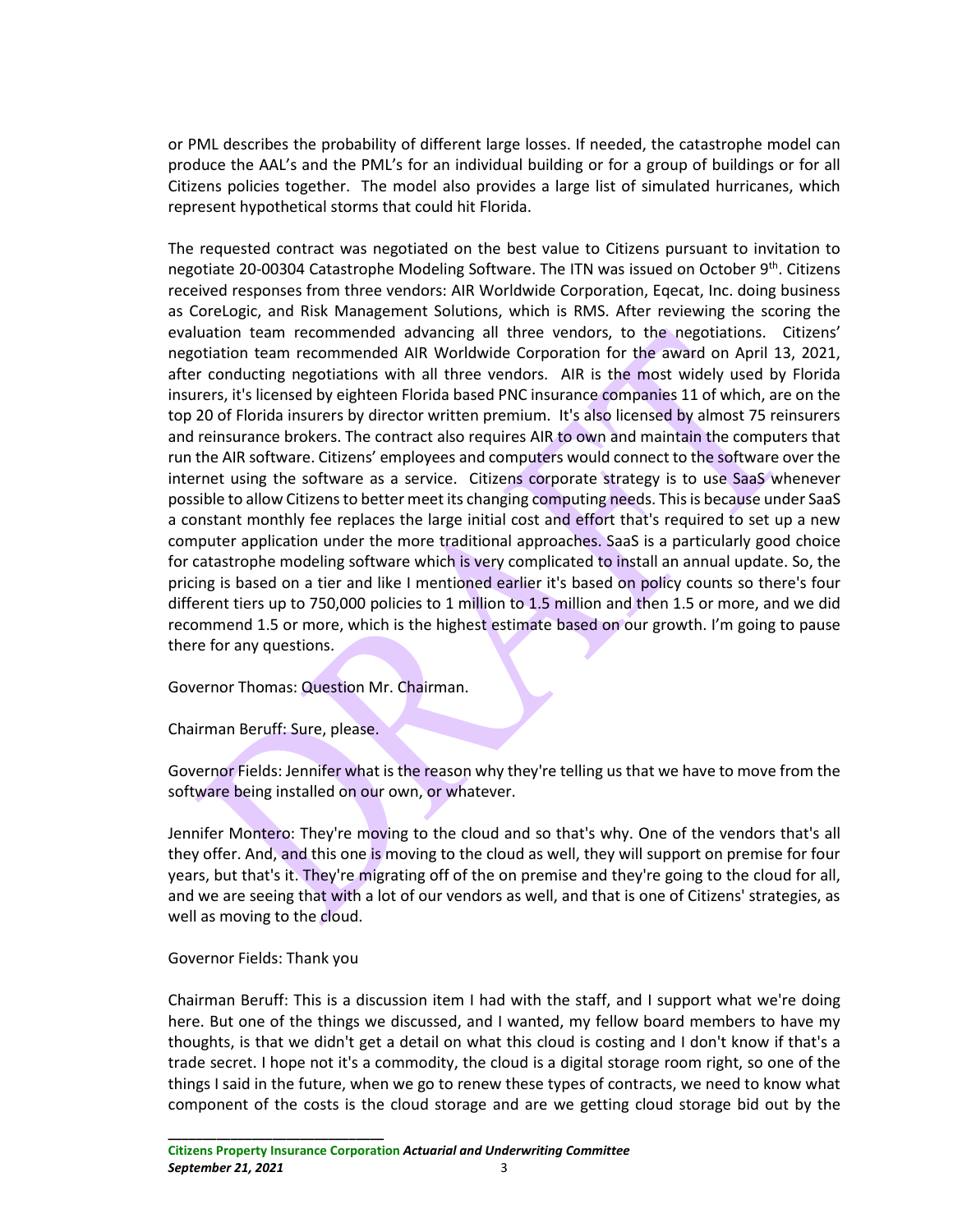provider. There are the big ones that I'm familiar with Amazon and Microsoft and I think Oracle is in the cloud storage business also that come to mind. So are they effectively bidding and giving us oh, by the way we went to three bidders, and we chose the lower bidder of the three because we don't know that right now, we're just saying well we're going to the cloud and that's why it costs so much money or at least that's a component. I'm oversimplifying it, of course, so, though, I support the action item that the staff is promoting I'm asking them that in the future we get the people who are going to use that platform to provide us how many bids they got for the amount of storage capacity they're going to use in whoever cloud we choose to use or they choose to use as long as we know that there was a competitive process for that storage service or the computer power that they're using through the cloud, which is part of the reason that they can outperform us because they just have higher capacity and faster capacity. So, other than that comment if somebody wants to move to approve the action item.

Governor Thomas: Mr. Chairman I'll move to approve.

Jennifer Montero: Would you like me to read it?

Chairman Beruff: Yeah, there is that too.

Jennifer Montero: Yes, we keep forgetting to do that.

Chairman Beruff: Well, it's all in writing, so I sort of take it for granted but yes, I read it yeah we all read it, but please for the record, of course.

Jennifer Montero: **Staff proposes that the Actuarial and Underwriting Committee review and, if approved recommend to the Board of Governors a) authorize to contract with AIR Worldwide Corporation for an initial term of five years and for one three year optional renewal term for the amount not to exceed \$4,849,039 for the life of the contract as set forth this Action Item; and b) authorize staff to take any appropriate or necessary action consistent with this Action Item.**

Governor Thomas: **So moved**.

Governor Fields: **Second.**

Chairman Beruff: **The motion carries** next item.

**b.** Rate Filling Update

Jennifer Montero: Next item is an information only; it is the Rate Filing Update. At the last board meeting you did approve a rate increase related to the Senate Bill 76 that allowed us to file for the cost of reinsurance up to the 1-in-100 year, whether we bought it or not, and to have the 10% glide path move up to 11% effective February 1, 2022, it was approved as filed. So, we got exactly we asked for.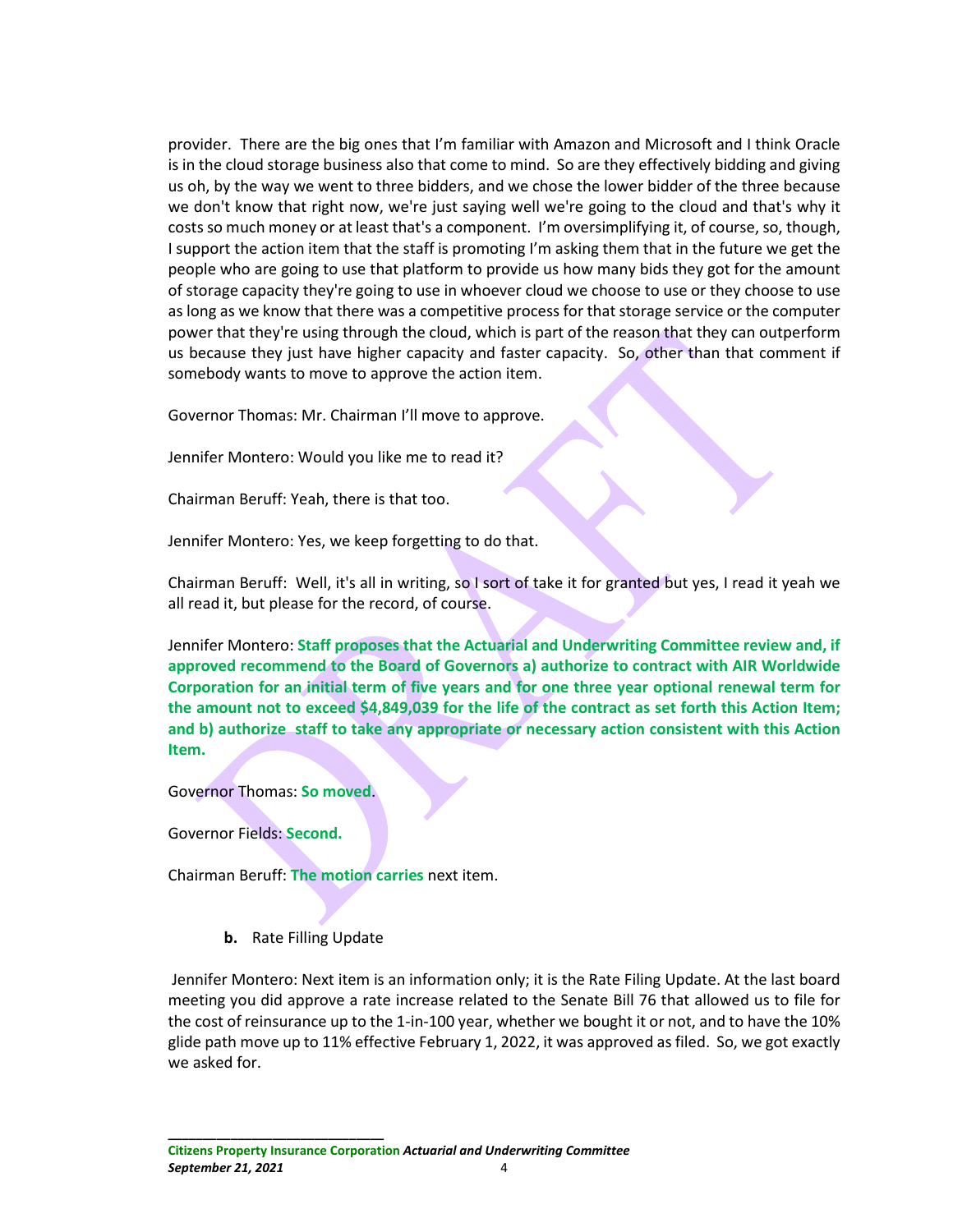Chairman Beruff: Thank you. Ms. Montero just as an aside note, when will we start seeing the proposed rates for the August 2022 rate increases?

Jennifer Montero: Those went in August  $1<sup>st</sup>$ .

Chairman Beruff: No, next year. I want to try to be better informed, at least me, along I suspect, with everyone else. I was not aware of what we proposed until December meeting and I don't want to, first of all I don't want to miss the filing deadline, so the only way I know how to do that is to be informed in advance of where this plane is landing on rate increases for the August 2022 when the rate increases going effect. That filing deadline is at the December meeting, correct?

Jennifer Montero: That's correct.

Chairman Beruff: I don't want to push it like we did last year which complicates the mechanisms of operating the company. We don't want to do that, so I just want to know when we see data.

Jennifer Montero: I did talk to Brian, and he can have data available in the beginning of November, so we'll definitely reach out, then.

Chairman Beruff: Okay, that should give everybody plenty of time to discuss it with all the board members independently, thank you.

Jennifer Montero: Thank you and that concludes my report.

Chairman Beruff: Okay, Ms. Booten your next.

# **3. Chief Operation Officer Report**

**a.** Property Inspection Services for Underwriting

Kelly Booten: Good afternoon. Behind tab three are the three action items that I have. The first is the Property Inspection for Underwriting. Remember at the last A&U committee meeting we talked about our inspections, and I promised to bring back a holistic inspection approach. So, this approach still recommends the same five vendors and has been updated to include the FTE necessary to review the inspections when they come back in. So, the first page shows the previous proposal adjusted for current PIF and automation and shows the FTE required, then, if you jump to the top of page four, is the recommended approach. I'm sorry go to page three, because page three also has the market intelligence that we did. Reaching out to confirm what other carriers were doing, we talked to 16 different carriers and confirmed that over half of them were doing 100% inspections on new business. So, we used that approach to try to increase our amount of inspections, so on the top of page four is the new recommended approach which starts with 13.3% of new business in 2022, ramps up to 62.47% in 2025, and has the FTE needed on the far right for each of those years, and the years fluctuate because we are adding automation throughout the years. So, that is what we're recommending for a total vendor spend of \$43,618,492.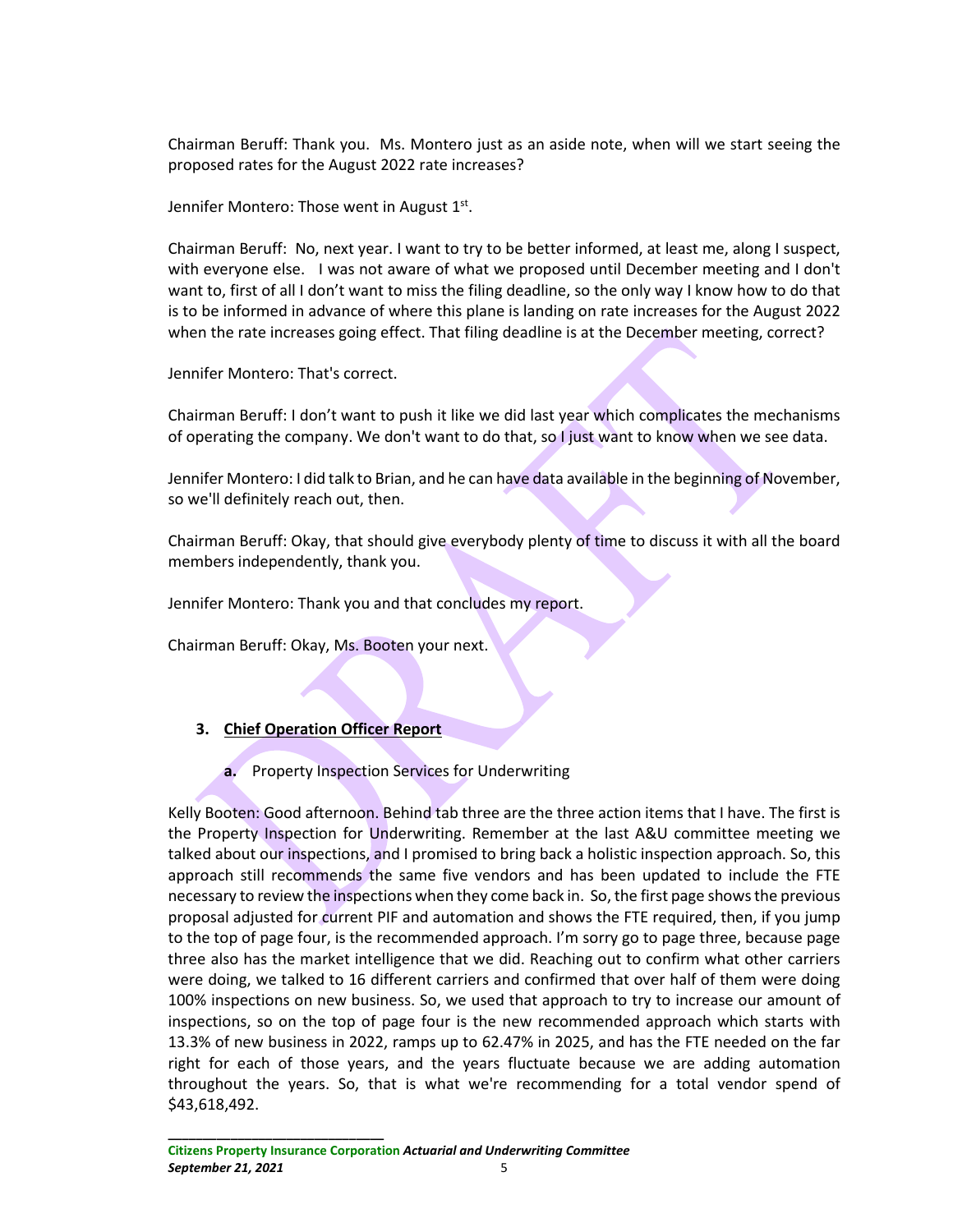Chairman Beruff: Any comments or questions?

Fred Strauss: Mr. Chair, I did have a question if I may?

Chairman Beruff: Yes, go ahead.

Governor Strauss: Kelly you said that there's going to be more automation. Incorporated within the automation are you looking at implementing some type of metrics to be able to determine the effectiveness of these inspections?

Kelly Booten: Yes, we're gathering data already on the difference in reduced loss frequency, premium accuracy for the policies that are inspected versus those that aren't and will be tracking that over the next year or years to come, to make sure that this is the right ROI on doing the inspections.

Fred Strauss: Excellent. I know that this has been a topic that's come up in prior years, then it was more associated with trying to get the proper premium associated with some mitigation discounts that were being placed on policies based on applications. A lot of research was done as these inspections or as the inspections at that point were being done and it helped Citizens figure out when the point of diminishing returns was coming in, on the inspection process.

Kelly Booten: Yes, point well taken. Would you like me to read the recommendation?

Chairman Beruff: Sure.

Kelly Booten: **Staff proposes that the Actuarial and Underwriting Committee review and, if approved recommend the Board of Governors a) approve and increasing the contract spend authority for the Property Inspection Services for Underwriting contracts and vendors listed in the Contract ID section above to not exceed \$43,618,492 during the initial four year (4) based term of the contract and b) authorized staff to take any necessary or action consistent with this Action Item.**

Governor Fields: **Move to approve**.

Governor Thomas: **Second** 

**\_\_\_\_\_\_\_\_\_\_\_\_\_\_\_\_\_\_\_\_\_\_\_\_\_\_\_\_\_\_\_**

Chairman Beruff: **Moved and second, motion carries** thank you.

**b.** Citizens Document Fulfillment

Kelly Booten: Alright the next one is Document Fulfillment. This one is all of our printing to produce deck pages, renewals, cancellations, invoices, claim documents, communication campaigns and proof of mailing, to the extent required under Florida law. This action item seeks approval to enter into a contract with Exela Enterprise Solutions for print ML services, the total over two year term is anticipated to be \$20million with \$7 million of that is for print and mail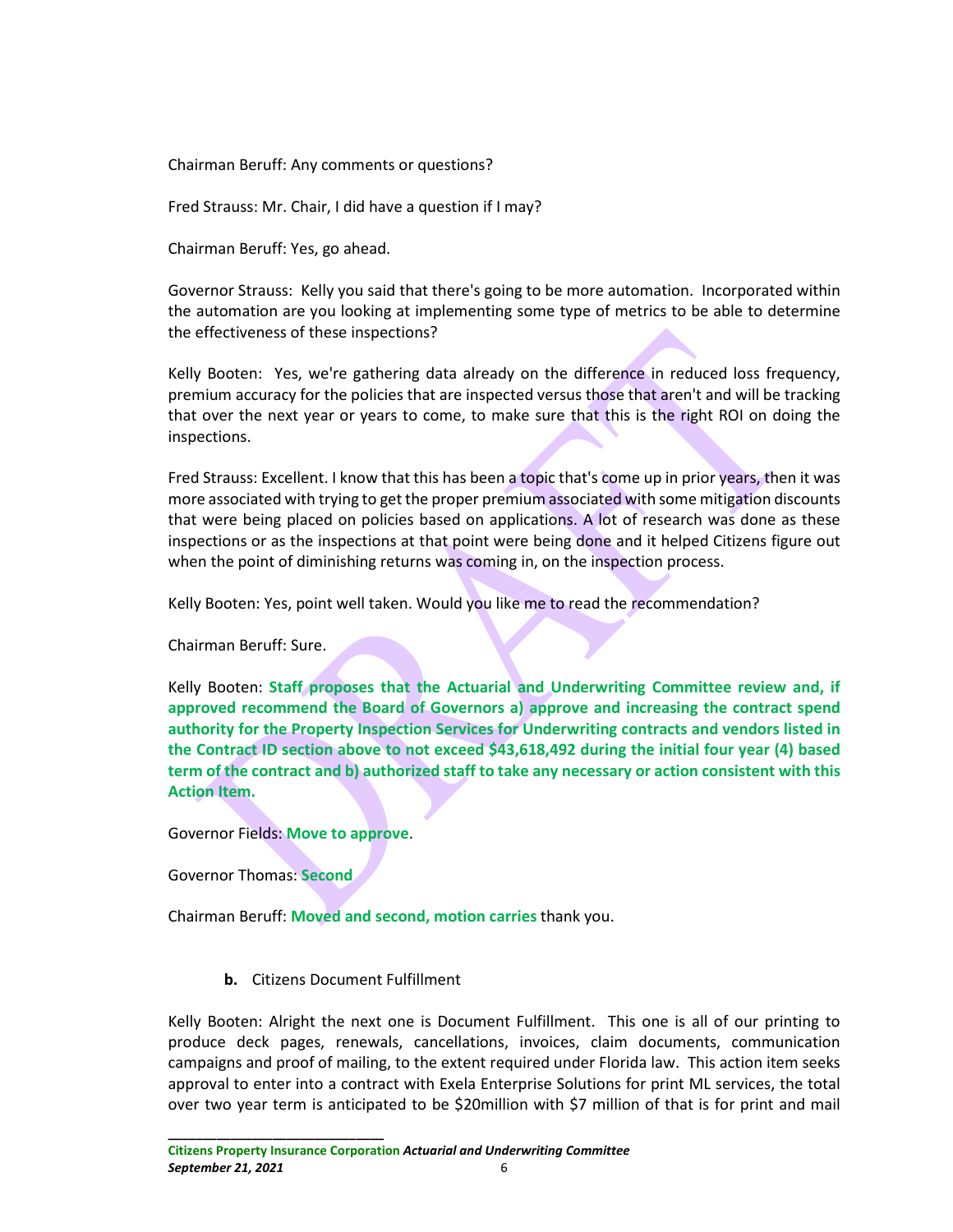services \$13 million of it is for pass through charges. We did an RFQ off a state term contract and actually got lower pricing than the previous contract and lower pricing than the state term contract based rates. The predominant reasons for the increase are PIF growth and postage.

Chairman Beruff: Do I hear a motion?

Kelly Booten: I can read the recommendation. **Staff proposes that the Actuarial and Underwriting committee review and approve for consideration by the Board of Governors to a (approve a contract with Exela Enterprise Solutions Inc. for an initial term of two (2) two years, with a oneyear renewal option, for an amount not to exceed \$20 million as set forth this Action Item; and b( authorize staff to take any appropriate or necessary action consistent with this Action Item.** 

Governor Thomas: **So moved**.

Governor Fields: **Second.**

Chairman Beruff: Just a comment, is there a way that we can get over the next few years away from postage and mail and just go digital? There's got to be a better way.

Kelly Booten: There is.

Chairman Beruff: That is much more cost effective than this printed material.

Kelly Booten: We are right now upgrading the customer portal that the base underneath that will go live towards the end of this year, and the first highest priority item is to implement electronic delivery opt in or opt out for customers to further reduce the cost of mail.

Chairman Beruff: So, the goal should be that we should at least get this down by 75% two years from now.

Kelly Booten: Well, the adoption rate that we've looked is more like 20%.

Governor Thomas: Does that require the policyholder to pick that option to get electronic delivery and not mail?

Kelly Booten: Correct.

Chairman Beruff: How do we push that message is there a discount that we can offer, 10 bucks or something for a policy for them to go digital?

Kelly Booten: We'll look into all the options.

**\_\_\_\_\_\_\_\_\_\_\_\_\_\_\_\_\_\_\_\_\_\_\_\_\_\_\_\_\_\_\_**

Chairman Beruff: Not only that, but it ends up in the landfill. So, it's not a good thing either way. Okay, thank you. So, **motion passes**, thank you very much.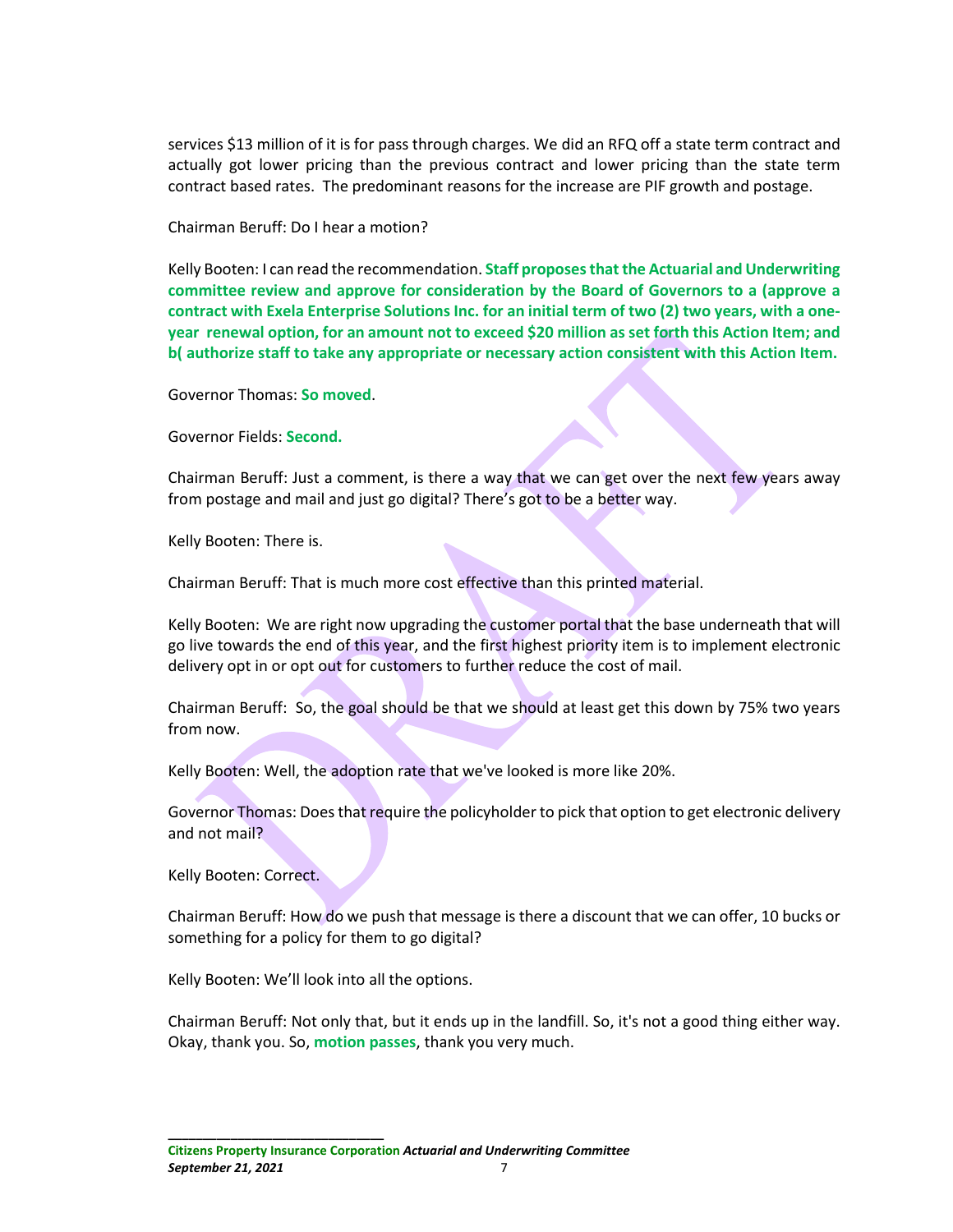**c.** Coverage Forms, Insurance Rules and Rating Services Contract Amendment and Renewal

Kelly Booten: My last item is the Coverage Forums, Insurance Rules and Rating Services contract. This is a contract amendment and a renewal. This action item seeks approval to amend the contract between Citizens and Insurance Services Office, also known as ISO to replace the existing variable based fee, with a total fixed fee of \$18,986,098 through the optional five year renewal term and concurrently execute the optional five renewal term and reduce the amount of the original contract amount, which was previously approved at \$30 million down to the \$18,983,098. It does have trade secret as the base underneath the contract terms, however, once we hit a certain amount of PIF it'll require renegotiation. Based upon our PIF growth we negotiated this as a flat fee, so this is, we believe favorable pricing.

Chairman Beruff: Want to read the action item?

Kelly Booten: Yes. **Staff proposes that the Actuarial and Underwriting Committee review and, if approved recommend the Board of Governors approve the amendment of the contract to replace the existing variable based fee with a fixed fee as set forth in the Action item a( approve the renewal of the optional five year renewal term by Citizens in 2021, reduce the original approved contract amount from \$30 million to \$18,986,098 and; b( authorize staff to take any appropriate or necessary action consistent with this Action Item.**

Governor Thomas: **So moved.**

Governor Fields: **Second.**

Chairman Beruff: **Motion carries**, thank you.

Governor Fields: Mr. Chairman, also **moved to approve the meeting minutes from the previous meeting (July 13, 2021).** 

Chairman Beruff: **We've approved the minutes** from the previous meeting.

Fred Strauss: Mr. Chair, this is Fred Strauss.

Chairman Beruff: Yes.

Fred Strauss: On the minutes not a correction I'd like to abstain from the vote, since I wasn't at the meeting.

Chairman Beruff: Okay.

Governor Strauss: Thank you

**d.** New Business

**\_\_\_\_\_\_\_\_\_\_\_\_\_\_\_\_\_\_\_\_\_\_\_\_\_\_\_\_\_\_\_**

**Citizens Property Insurance Corporation** *Actuarial and Underwriting Committee* **September 21, 2021** 8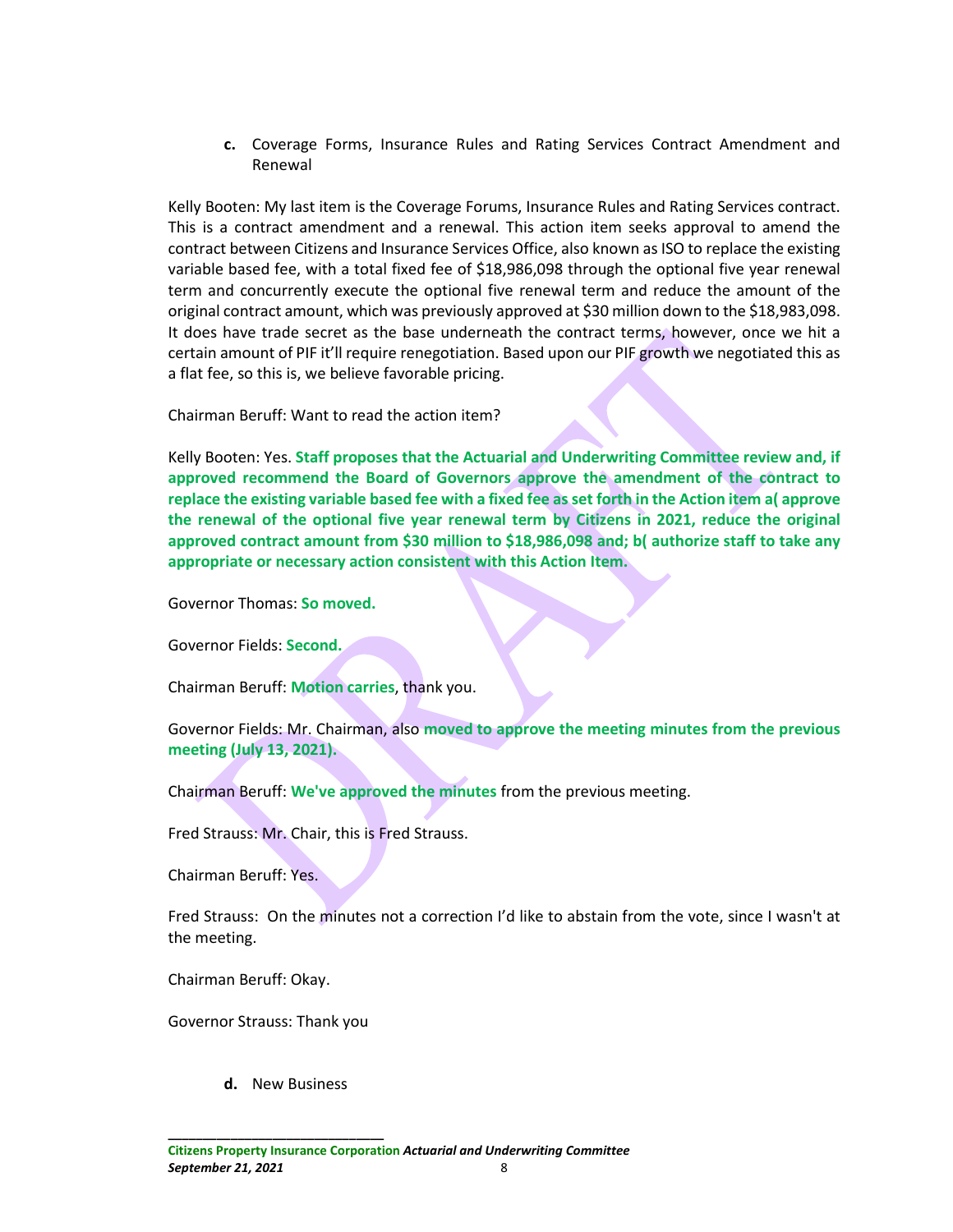Kelly Booten: And we have one new business item that we added for the FIGA.

Jennifer Montero: FIGA had their board of directors certified their need for a .70% assessment on its member insurers, we are not a member insurer, but we do pay their assessment. This assessment is still with the Office of Insurance Regulation, I have not received noticed that it's been approved, yet, but it should be getting approved this week. Each company will have to charge policyholders on their deck page a surcharge .70% on new business and renewals starting January 1, 2022. They will bill us for those funds quarterly after that, and it will basically equal our real true up to our direct written premium for 2021 essentially will be the amount that we owe.

Chairman Beruff: It's a 100% pass through.

Jennifer Montero: Yes.

Chairman Beruff: Do you have an action item?

Jennifer Montero: Well, I don't have the order, so I don't have an action item.

Kelly Booten: Yes, we do. **Staff proposes that the Actuarial and Underwriting Committee review and, if approved recommend the Board of Governors approve for staff to take appropriate actions necessary to implement the policyholder surcharge and submit payments as described in this by the action item and, as required by FIGA and the Florida Office of Insurance Regulation changes include filing with the Florida Office of Insurance Regulation, system changes, update supporting documents or forums, and other relevant activities.**

Chairman Beruff: And where is this money going?

Jennifer Montero: It goes to FIGA, the Florida Insurance Guarantee Association so when companies going solvent, they have to pay all the claims and they pay the unearned premium.

Chairman Beruff: But why did they put the additional surcharge?

Jennifer Montero: Because of the biggest driver of it is, that one that went under, American Capital. That's the ones they're struggling with.

Chairman Beruff: This policy will go on every policy until somebody takes it back.

Jennifer Montero: No just for one year, it runs January 1, 2022 until December 31, 2022.

Governor Thomas: And when you say we're not a member of FIGA but we pay it, obviously you mean we have to pay it.

Jennifer Montero: Yes, and we have a seat on their board.

Chairman Beruff: If someone will make a motion.

**\_\_\_\_\_\_\_\_\_\_\_\_\_\_\_\_\_\_\_\_\_\_\_\_\_\_\_\_\_\_\_** Governor Thomas: **So Moved.**

**Citizens Property Insurance Corporation** *Actuarial and Underwriting Committee* **September 21, 2021** 9